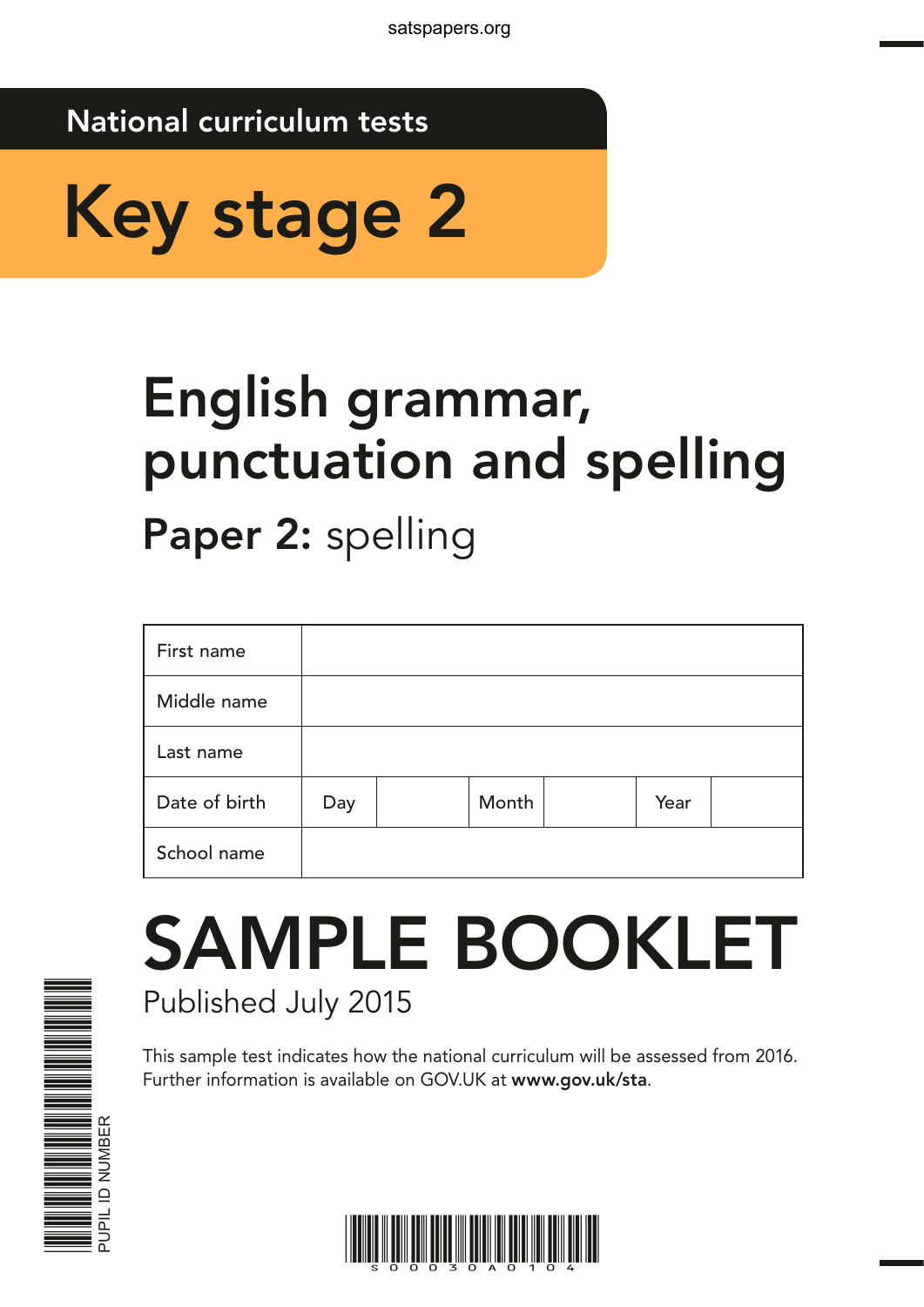## Spelling

1. Sara wanted to be an explorer and \_\_\_\_\_\_\_\_\_\_\_\_\_\_\_\_\_\_\_\_\_\_\_\_\_\_\_ new lands. 2. The spy was sent on a secret \_\_\_\_\_\_\_\_\_\_\_\_\_\_\_\_\_\_. 3. For PE lessons, your clothes should be and comfortable. 4. The showed which way to go. **5.** China is a large <u>equal</u> contained by the contact of the set of the set of the set of the set of the set of the set of the set of the set of the set of the set of the set of the set of the set of the set of the set of 6. Laura won a medal for \_\_\_\_\_\_\_\_\_\_\_\_\_\_\_\_\_\_. 7. Not all berries are <u>equal</u> that the state of the state of the state of the state of the state of the state of the state of the state of the state of the state of the state of the state of the state of the state of the 8. Sit up straight to improve your \_\_\_\_\_\_\_\_\_\_\_\_\_\_\_\_\_\_\_. 9. Karen went on a \_\_\_\_\_\_\_\_\_\_\_\_\_\_\_\_\_\_\_\_\_\_\_ ride in Lapland. 10. Misha ate a \_\_\_\_\_\_\_\_\_\_\_\_\_\_\_\_\_\_\_\_\_\_\_\_\_\_ chocolate pudding.

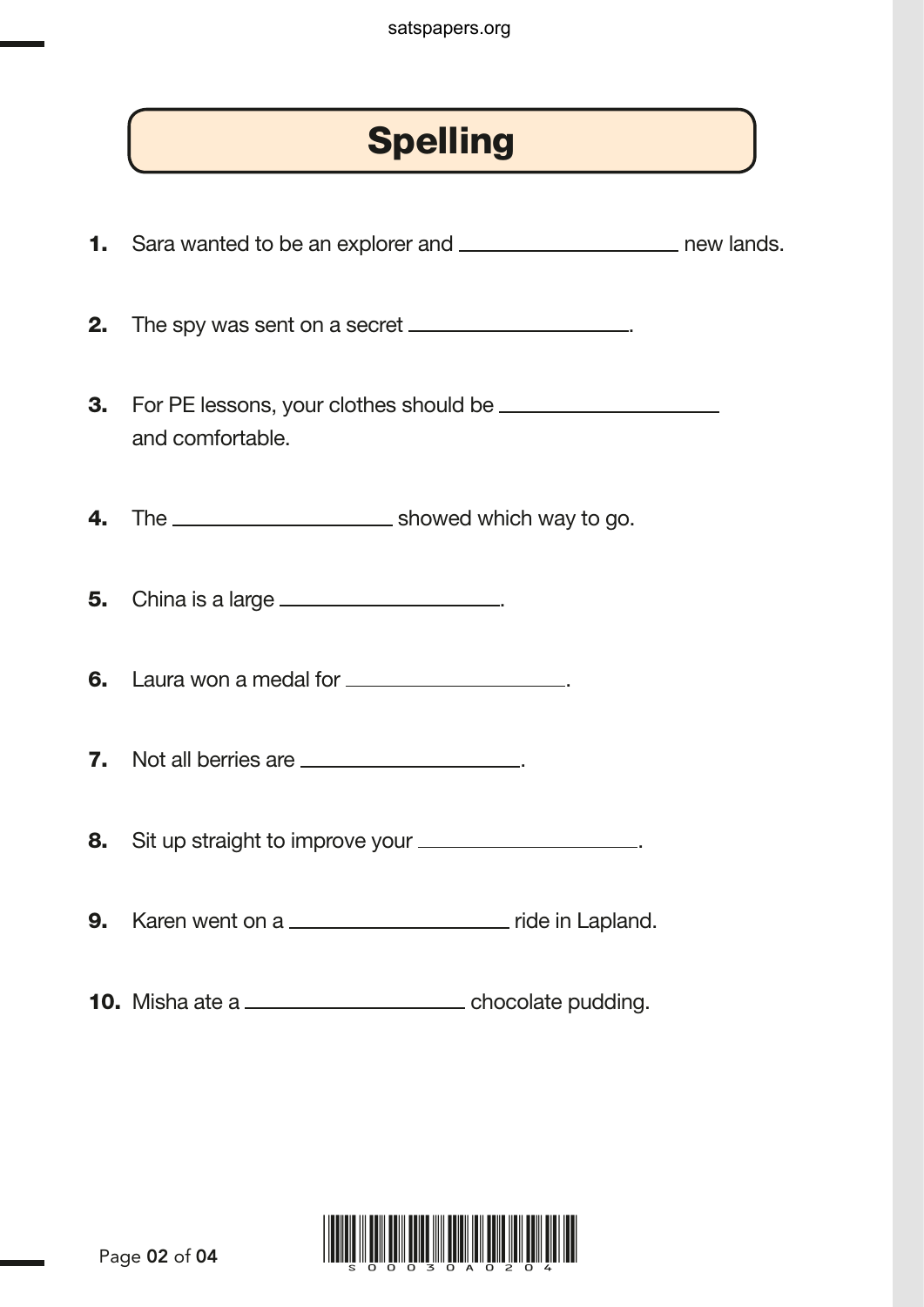| <b>12.</b> The magician performed an _______________________.                                   |
|-------------------------------------------------------------------------------------------------|
| <b>13.</b> Jane had to __________________________the cloakroom to get her gloves.               |
| <b>14.</b> The skydiver released her _______________________.                                   |
| <b>15.</b> There is an <u>entitled and the summer</u> of blackberries at the end of the summer. |
| 16. Ali was ___________________________ late for school.                                        |
| 17. First, ______________________________ the sugar in 300ml of hot water.                      |
| 18. The grey clouds looked __________________________ in the sky.                               |
| <b>19.</b> Omar put the cutlery back in the _______________________.                            |
| <b>20.</b> Ellen's gold bracelet was her most treasured ______________________.                 |

## END OF TEST